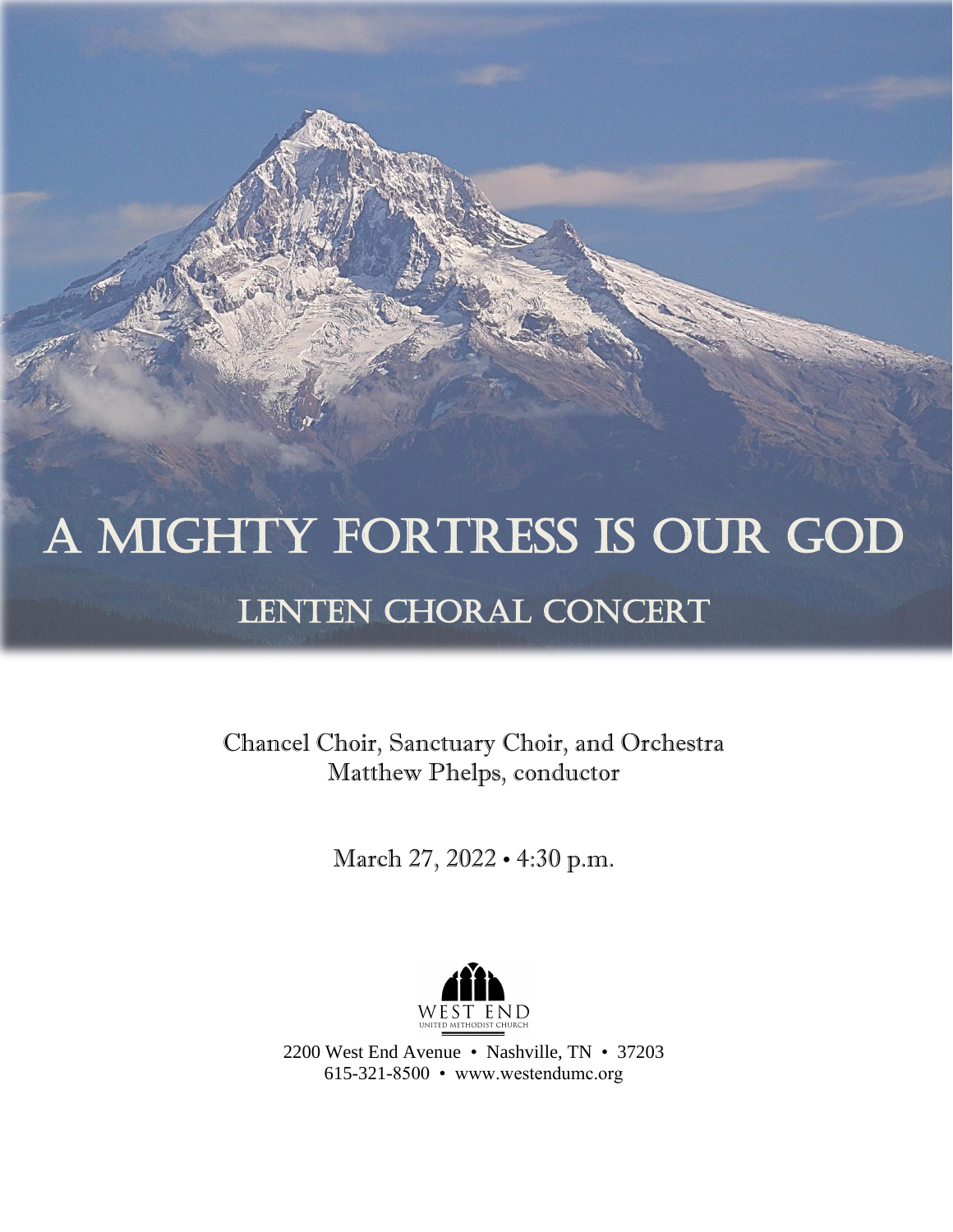Lenten Choral Concert West End United Methodist Church Chancel Choir, Sanctuary Choir, and Orchestra Matthew Phelps conductor March 27, 2022 • 4:30 PM

Adagio for Strings Samuel Barber

Concerto in D minor for 2 oboes, strings, and continuo Antonio Vivaldi

(1920-1981)

(1678-1741)

- 1. Largo
- 2. Allegro
- 3. Largo
- 4. Allegro Molto

Jonathan Hearn and Austin Wells, oboes

Cantata no. 80, "A Mighty Fortress is Our God" J. S. Bach

(1685-1750)

- 1. Choral
- 2. Aria con Choral
- 3. Recitative
- 4. Aria
- 5. Choral
- 6. Recitative
- 7. Duet
- 8. Choral

Sarah Dunnevant, soprano Hollie Dueker, alto Kyle Collier, tenor Patrick Dunnevant, baritone

Concerts at West End are made possible by the Coffman Music Endowment Fund and the Holcomb Chancel Choir fund; and by generous donations to our Music Department. You can make a donation by contacting Cindy Siemer at 615-321-8500.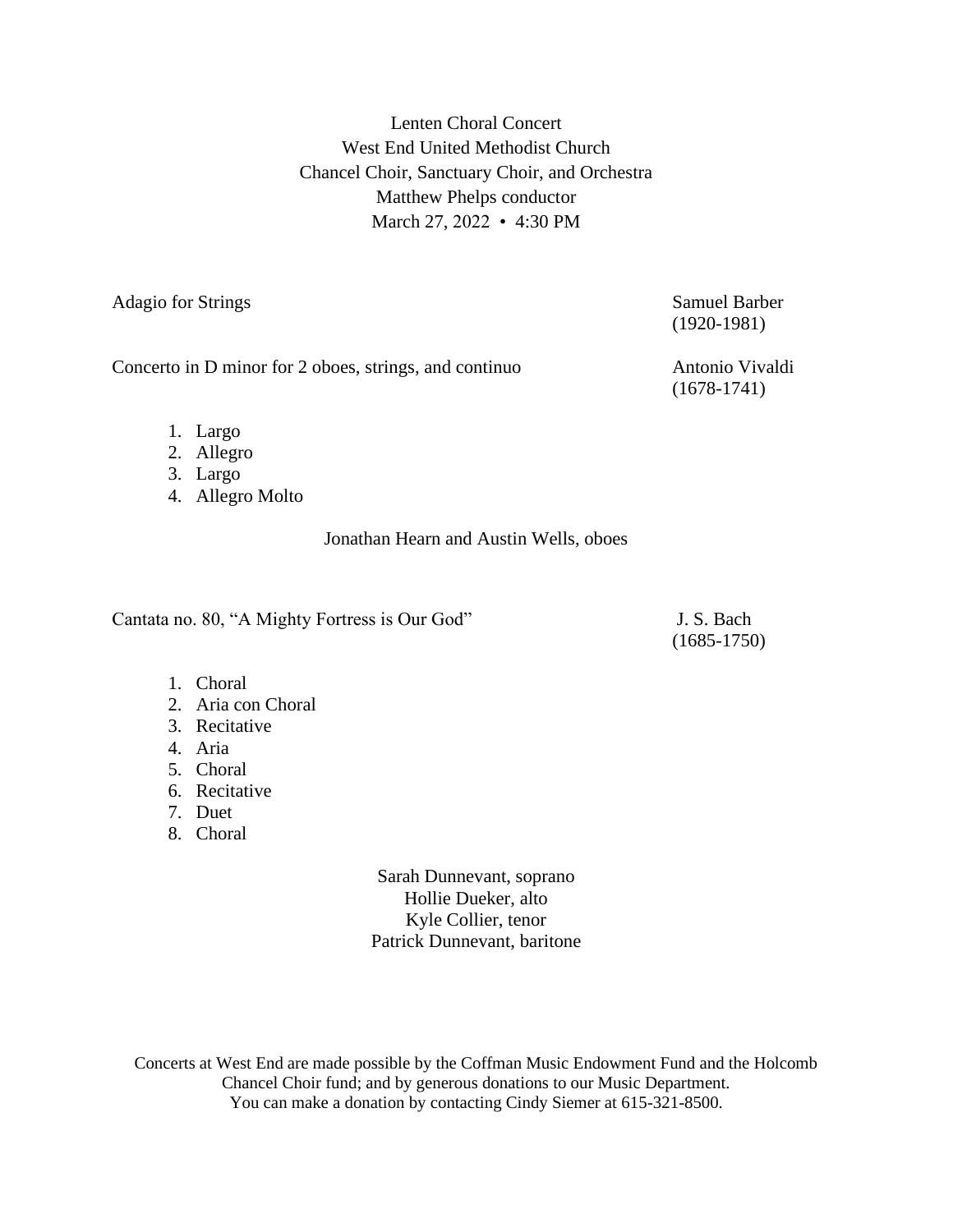#### West End United Methodist Chancel Choir Matthew Phelps, Minister of Music Andrew Risinger, Associate Minister of Music/accompanist Bethany DiSantis, Assistant Conductor

#### Soprano 1 Tenor 1 Margy Bredemann Mark Buchanan Lee Fentriss Andrew Campbell Kimberly Pace-Furse Chase Lowery Jewell McGhee Rader Andrew Lynn

Soprano 2 John Wiseman Sarah Dunnevant Betty Magee Tenor 2 Jan Morrison Doug Arnold Sarah Sharp Ken Nelson

# Alto 1

Bethany DeSantis Baritone Hollie Dueker Tyler Bowman<br>Becky Heywood Cameron Culver Becky Heywood Carol Poston Rob Hancock Carol Stewart Jason Limbaugh Mariel Swann J. L. Nave

#### Alto 2

Blair Lipham Bass Colleen Phelps<br>
Andie Smith<br>
Andie Smith<br>
Neil Lambert Andie Smith

# Brian Payne

Jennifer Ondrey Matthew Benenson Day Werts

Chase Jeffords Patrick Dunnevant Leon Rader

Peg Werts David McNeel Ted Wiltsie

#### Sanctuary Choir Andrew Risinger, director

Soprano (Soprano Tenor Español e Alegador Español e Alegador Español Español Español Español Español Español E<br>Sentido de Alegador Español Español Español Español Español Español Español Español Español Español Español E Jill Austin Prentice Patricia Cullum Walt Johnson<br>Rebecca Frame Scott Wolfe Rebecca Frame Anna Gray Laura Gray Bass Christy Hathcock Robb Bigelow

Bethany DeSantis Casey Reed Linda Lundin Ben Troxler Lee Warren Laura Webb Bethany Wilson

Doug Brown Alto Keith Ramsey